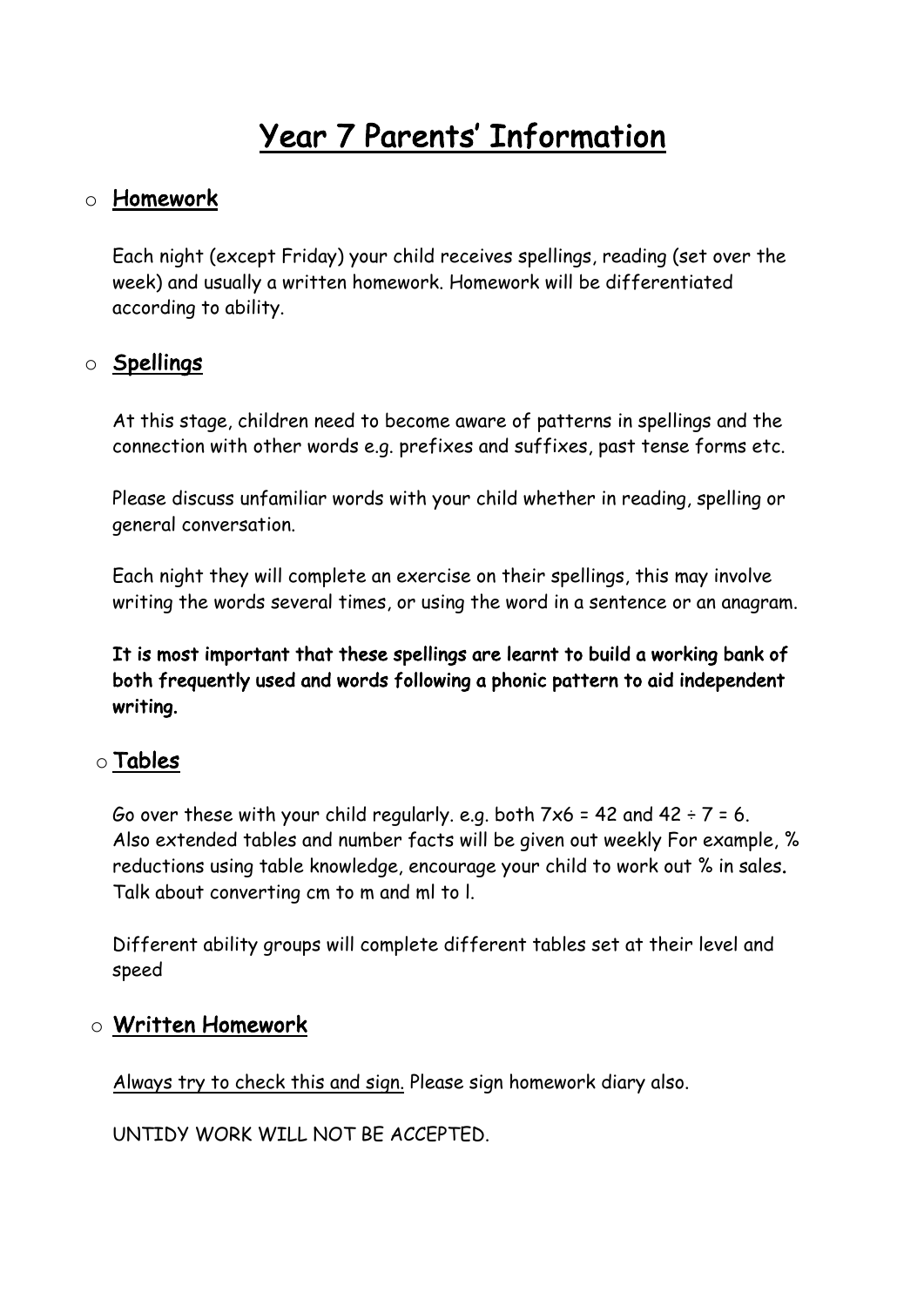#### Generally work will not be completed on a photocopied sheet but please return these for future use (please do not allow your child to write on these or to stick them in the homework book – unless instructed).

Should the need arise, class work will be sent home to finish so that a child does not miss out on any work covered but not completed in class time. If your child is absent encourage him/her to copy up any work that has been missed particularly in spellings.

PLEASE MAKE SURE YOUR CHILD BRINGS HOMEWORK IN PROMPTLY.

Forgotten homeworks mean 1 point removed from the class dojo chart. This is a chart where children are rewarded for academic work, behaviour, homework, being helpful, etc. When they have so many marks/whole punches in reward card, they will get to choose.

# Literacy

#### o Reading

Each child shall have a short reading homework on various nights.

- This should take no more than 10 minutes approximately. Please try and listen to your child reading as often as possible and ask questions about the text and story.
- Associated work is completed in class so it is important that your child has read their book during the week.
- Please sign your child's reading diary on each occasion. A mark will be given from time to time for the Class Dojo chart if the diary is signed.
- Year 7 children should also be reading novels / non fiction at home whether it be their school library book and or own personal reading material.

#### o Independent Writing

This form of writing will generally be completed in class, however if it needs to be finished at home please help your child with spellings but do not write the story for them.

#### o Linguistic Phonics

Sessions in phonics take place on a daily basis to encourage children to be able to sound out words effectively to aid both reading and spelling. Nightly spellings will involve a follow up activity.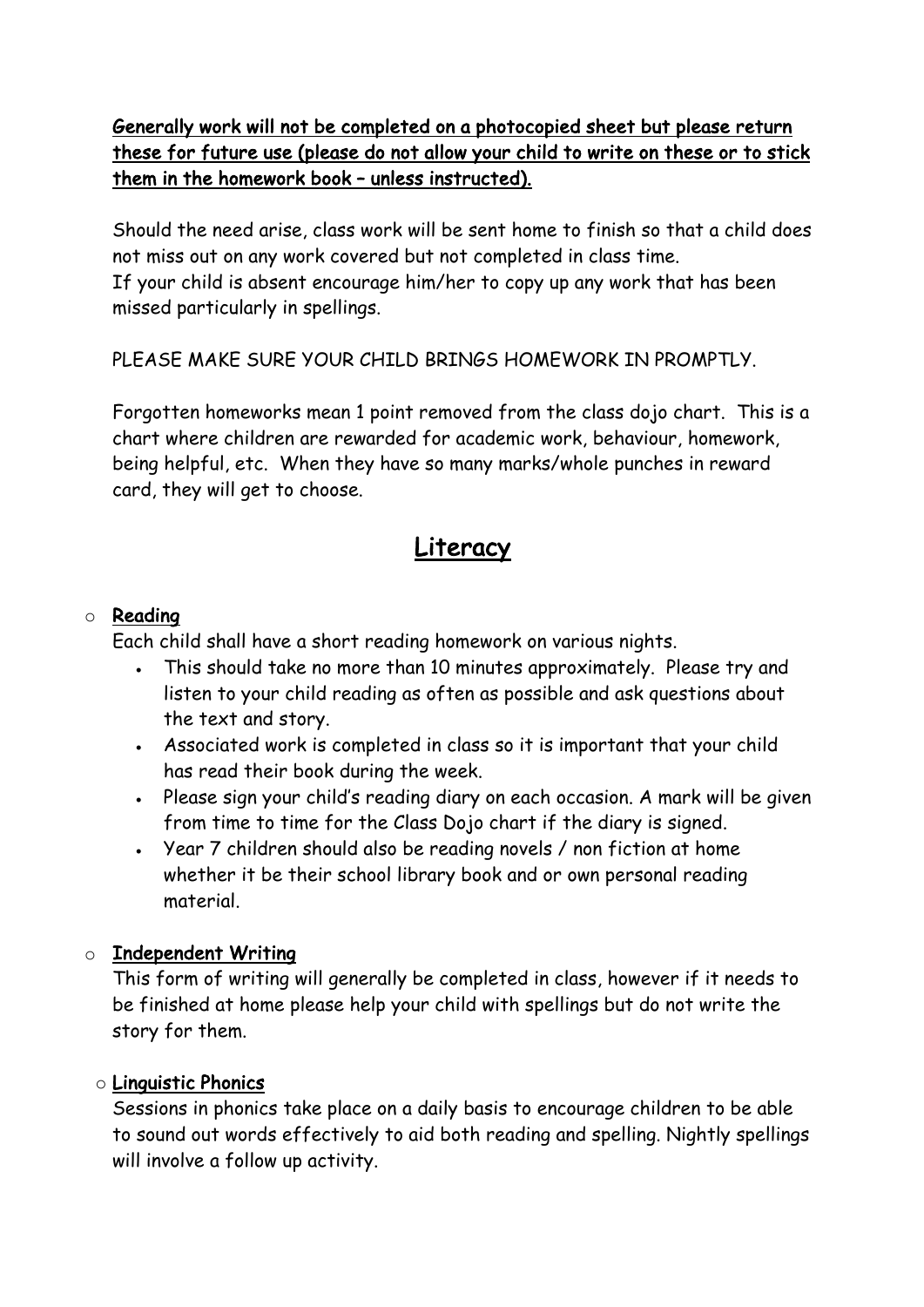#### o Grammar/Punctuation

Weekly lessons shall focus on a wide range of aspects of written literacy with emphasis on inclusion in independent writing.

# Numeracy

A subject which covers many aspects:

#### o Processes

\*Select the materials required for the task.

- \*Use maths appropriate to current work.
- \* Understand and use language of maths e.g. parallel to, denominator etc
- \*Discuss their work and compare ideas.
- \* Collect and record results appropriately.
- \* Check their results and consider whether they are reasonable

#### o Number

\*Read, write and order numbers within 10000.

- \*Explore the effect of multiplying by 10 and 100
- \*Order fractions
- \*Read, write and order tenths in decimal notation.
- \*Relate fractions and decimals to %
- \*Explore concept of rounding whole numbers and decimals.

\*Understand negative numbers in context of temperature, height above below sea level.

- \*Extend function machines to two operations eg  $7 + 3 \times 7 =$
- \*Examine patterns and sequences to predict missing numbers
- \*Understand multiples and factors.
- \*Explore cube, square, triangular and prime numbers.
- \*Carry out calculations using mental or calculator methods.
- \*Find reductions in sale eg 25% off
- \*Subtract beyond 1000
- \*Extend multiplication to solve more complex questions
- \*Divide by single digit and select appropriate method of showing remainder.

#### o Measures

\*Understand the relationship between mm – cm, cm- m, m-km

- \*Record measurements in decimal form eg 1.24 km = 1240m
- \*Calculate area and perimeter of rectangles, triangles and compound shapes.
- \*Use g, kg in practical situations.
- \*Use ml, litre in practical situations
- \*Estimate and measure volume.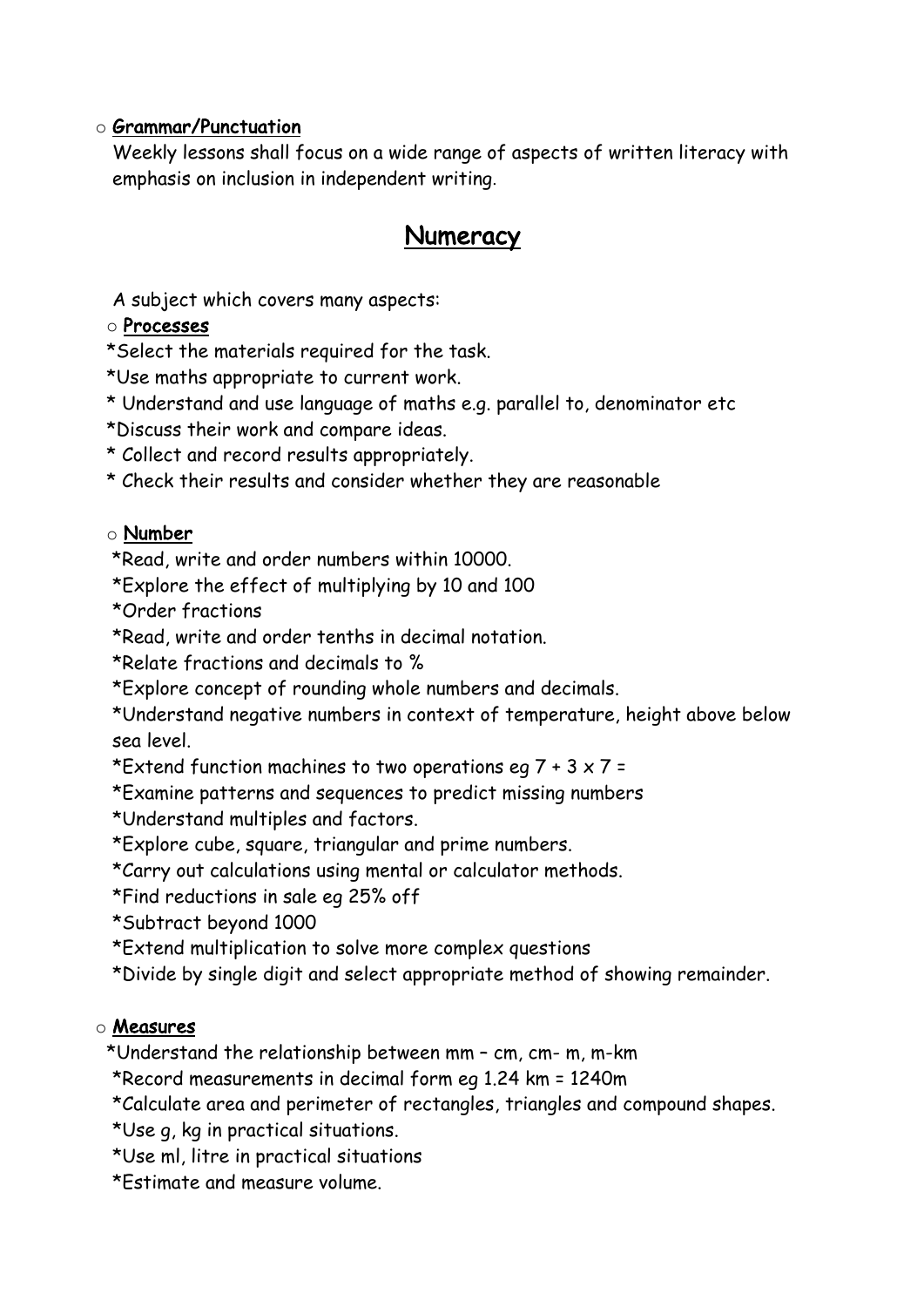\*Calculate volume of cubes and cuboids.

\*Use 24 hour clock.

\*Read timetables in 12 and 24 hour time.

\*Calculate calendar dates across more than one month.

#### o Shape and Space

\*Describe 2D shapes in terms of symmetry, tessellation and perimeter.

\*Describe 3D shapes in terms of faces, edges and vertices.

\*Investigate triangles in terms of angle size.

\*Measure and draw angles up to 360 degrees.

\*Describe clockwise and anti clockwise in terms of angles.

\*Discuss properties of parallel, perpendicular, horizontal and vertical lines.

#### o Handling Data

\* Design and use a decision tree diagram.

\*Draw and label bar charts and interpret.

\*Complete and interpret pie charts.

\*Use language to predict outcomes eg unlikely, likely, possible, probable.

# Using ICT

Children will complete various activities in connection with the five statutory requirements – explore, express, exchange, evaluate and exhibit working towards their accreditation at the end of Y7.

#### The Arts (Music, Drama, Art)

These subjects will be taught through our topics. Children will have the opportunity to work with a variety of media. The children will also receive additional lessons in music and drama in afternoon classes.

## The World Around Us

History, geography and science will be taught through topics. We hope to study the following:- The Great Famine and Emigration Victorians Space The Titanic Rainforests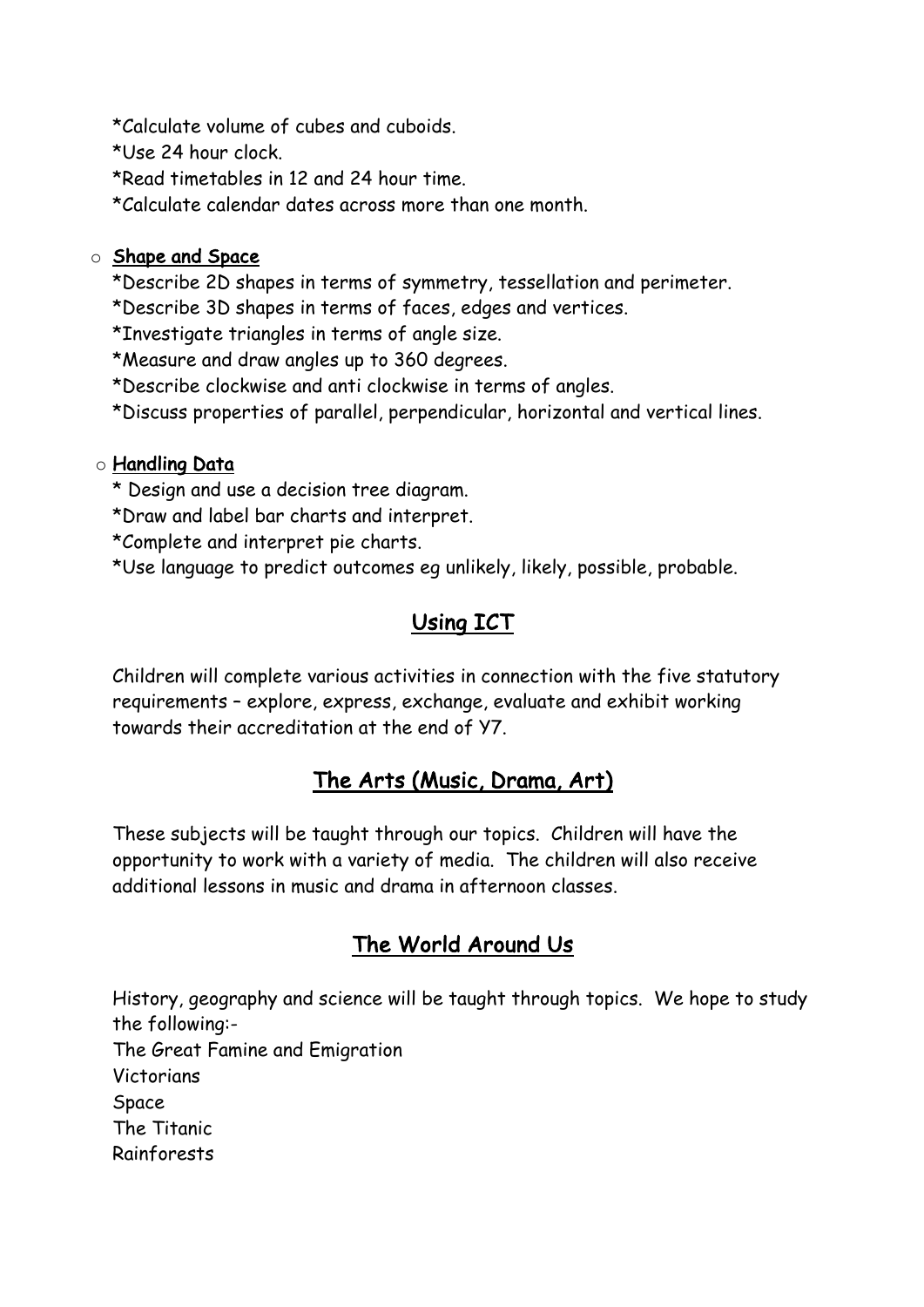# R.E.

R.E. is now a compulsory subject and the Programmes of Study have been devised by all the main churches and it has to be taught in all schools. Lessons are based around the teachings of the Bible and also morality.

### PDMU (Personal Development and Mutual Understanding)

This subject will develop the children's personal, emotional, social and health needs and prepare them to be able to contribute to their communities in ways that make a positive and lasting impact. Areas we will focus on include:-

Self-esteem and self confidence Managing feelings and emotions Keeping healthy and safe Relationships with family and friends Responsibilities and conflict situations Similarities and differences Living as a member of the community

## Physical Education

Children MUST bring a change of clothes for P.E. which will be every Tuesday and Wednesday. This should include shorts, T-shirt (these must be the school regulation t shirt and shorts) and non-marking trainers or gutties for indoor wear and trainers for outdoor wear. No jewellery should be worn. Exercise and its positive promotion is very important during primary school years.

Exercise and its positive promotion are very important during primary school years. Throughout the year children will engage in many areas of P.E. – athletics, dance, games, gymnastics and swimming.

Swimming lessons are on Friday and will cost £3.50 to cover transport and swimming tuition (however, swimming lessons are on hold due to the current situation).